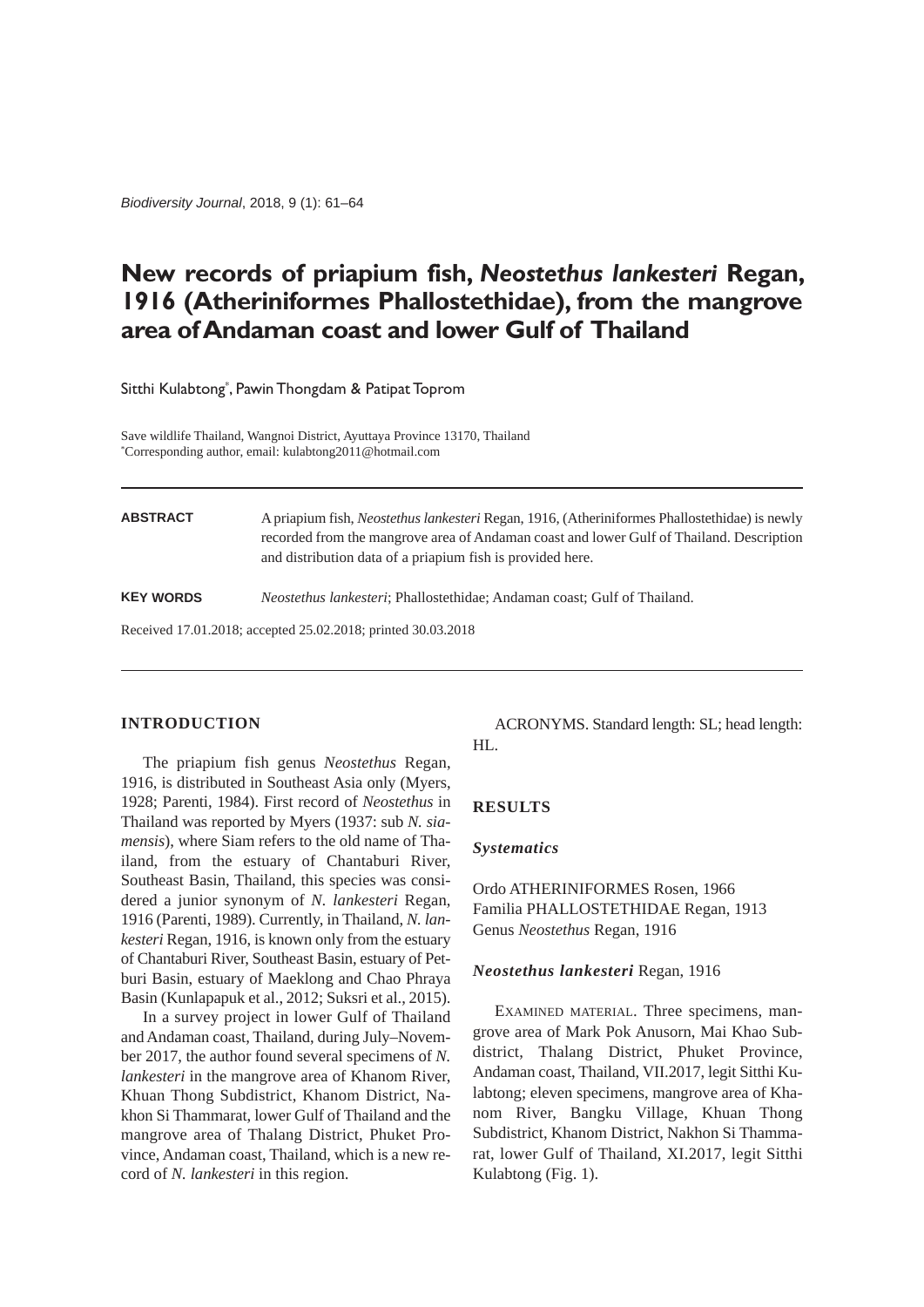## 62 SITTHI KULABTONG ET ALII



Figure 1. *Neostethus lankesteri*, 35 mm SL (male) from mangrove area of Khanom River, lower Gulf of Thailand.



Figure 2. Mangrove area of Khanom River (4 kilometers from Khanom Estuary), Khanom District, Nakhon Si Thammarat, lower Gulf of Thailand.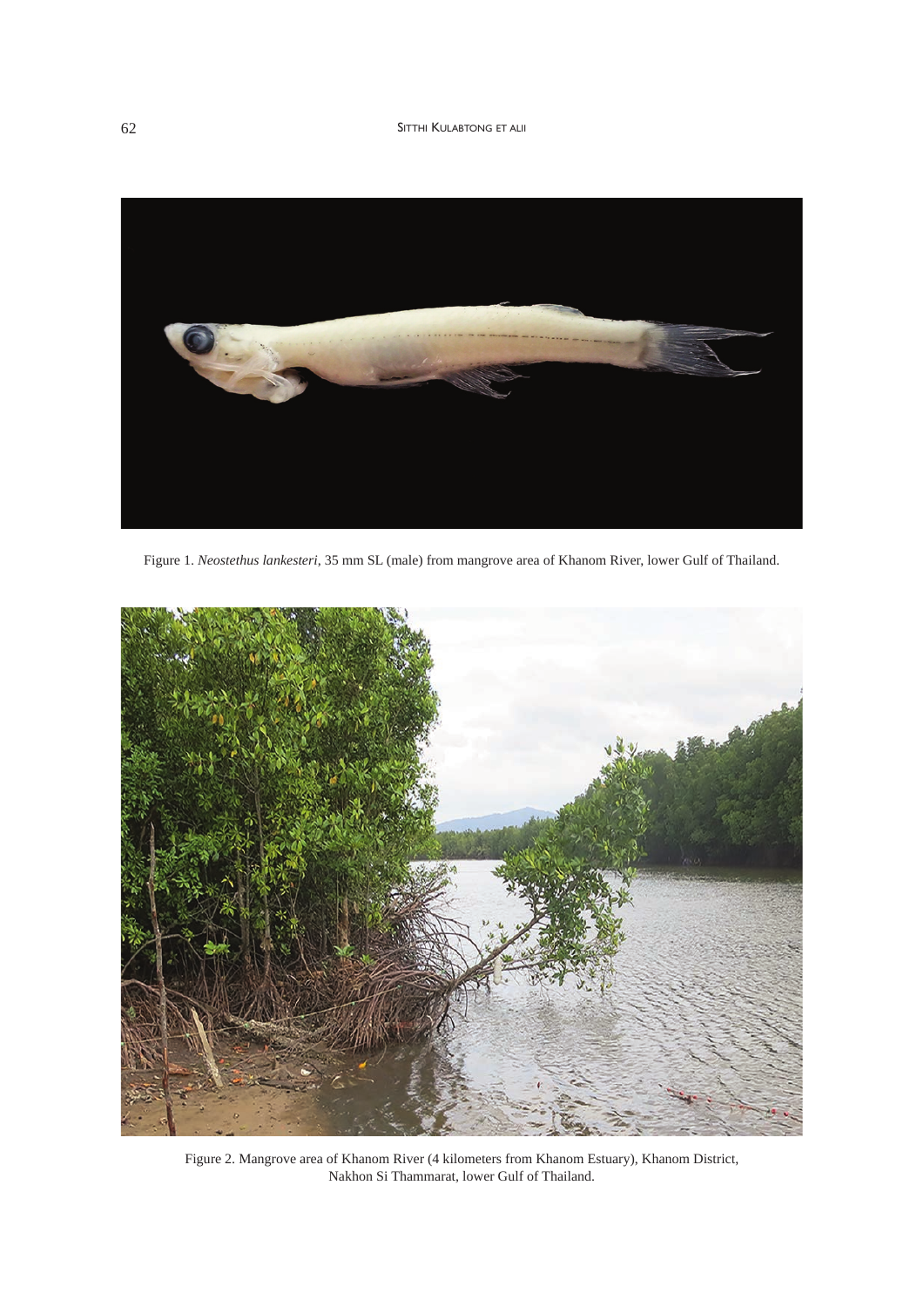

Figure 3. Mangrove area of Thalang District (1 kilometer from the sea), Phuket Province, Andaman coast, Thailand.

DESCRIPTION. *Neostethus lankesteri* is compressed, body depth is 15.4–18.7 %SL. Body width is 7.2–11.1 %SL. Scales in lateral series are medium to large, lateral series scales include 23–27 scales, predorsal scales are 10–12. Head length is 27.6– 33.3 %SL. The eyes are large, eye diameter is 23.5– 31.8 %HL (6.5–9.9 %SL). Post orbital length is 52.9–56.1 %HL (14.6–18.7 %SL), snout length is short, with 14.7–17.1 %HL (4.1–5.7 %SL) and interorbital width is 44.5–48.7 %HL (8.7–10.1 %SL). Predorsal fin length is 69.1–73.4 %SL, prepectoral fin length is 31.4–32.5 %SL, prepelvic fin length is 44.3–48.2 %SL and preanal fin length is 58.5–63.7 %SL. Caudal peduncle depth is 10.6–13.1 %SL. Pectoral fin is short, not reaching beyond anus, the pectoral fin length is 12.6–16.3 %SL and 8–9 branched fin rays. Pelvic fin is short, not reaching beyond anus, the pelvic fin length is 7.4–8.9 %SL with 7 branched rays. Anal fin base is longer than dorsal fin base, the anal fin base length is 12.8–17.1 %SL, dorsal fin with 2 unbranched rays and 7 branched rays and anal fin with 3 unbranched rays and 5 branched rays. The dorsal fin base length is 11.2– 16.7 %SL.

BIOLOGY AND DISTRIBUTION. In this study all specimens of *N. lankesteri* were found in the mangrove area of Khanom River (4 kilometers from Khanom Estuary, salinity more than 20 ppt; depth about 1 m or more, mud on the bottom), Bangku Village, Khuan Thong Subdistrict, Khanom District, Nakhon Si Thammarat, lower Gulf of Thailand (Fig. 2) and the mangrove area of Mark Pok Anusorn (1 kilometer from the sea, salinity more than 20 ppt; depth about 1 m or more, sandy mud on the bottom), Mai Khao Subdistrict, Thalang District, Phuket Province, Andaman coast, Thailand. In Thailand, this species is known only from the estuary of Chantaburi River, Southeast Basin, estuary of Petburi Basin, estuary of Maeklong and Chao Phraya Basin. It is a new record for the lower Gulf of Thailand and Andaman coast, Thailand (Fig. 3).

#### **ACKNOWLEDGEMENTS**

We wish to thank the anonymous reviewers for their invaluable editorial advice. A very special thanks to the Save wildlife volunteer Thailand Team for collecting some specimens employed in this study, and to the Bird Conservation Society of Thailand and PTT Public Company Limited for providing help during the field survey and financial support. Finally, we are grateful to all the partners for their support.

## **REFERENCES**

Kunlapapuk S., Kulabtong S. & Nonpayom C., 2012. Two new records of freshwater fishes (Cyprinifor